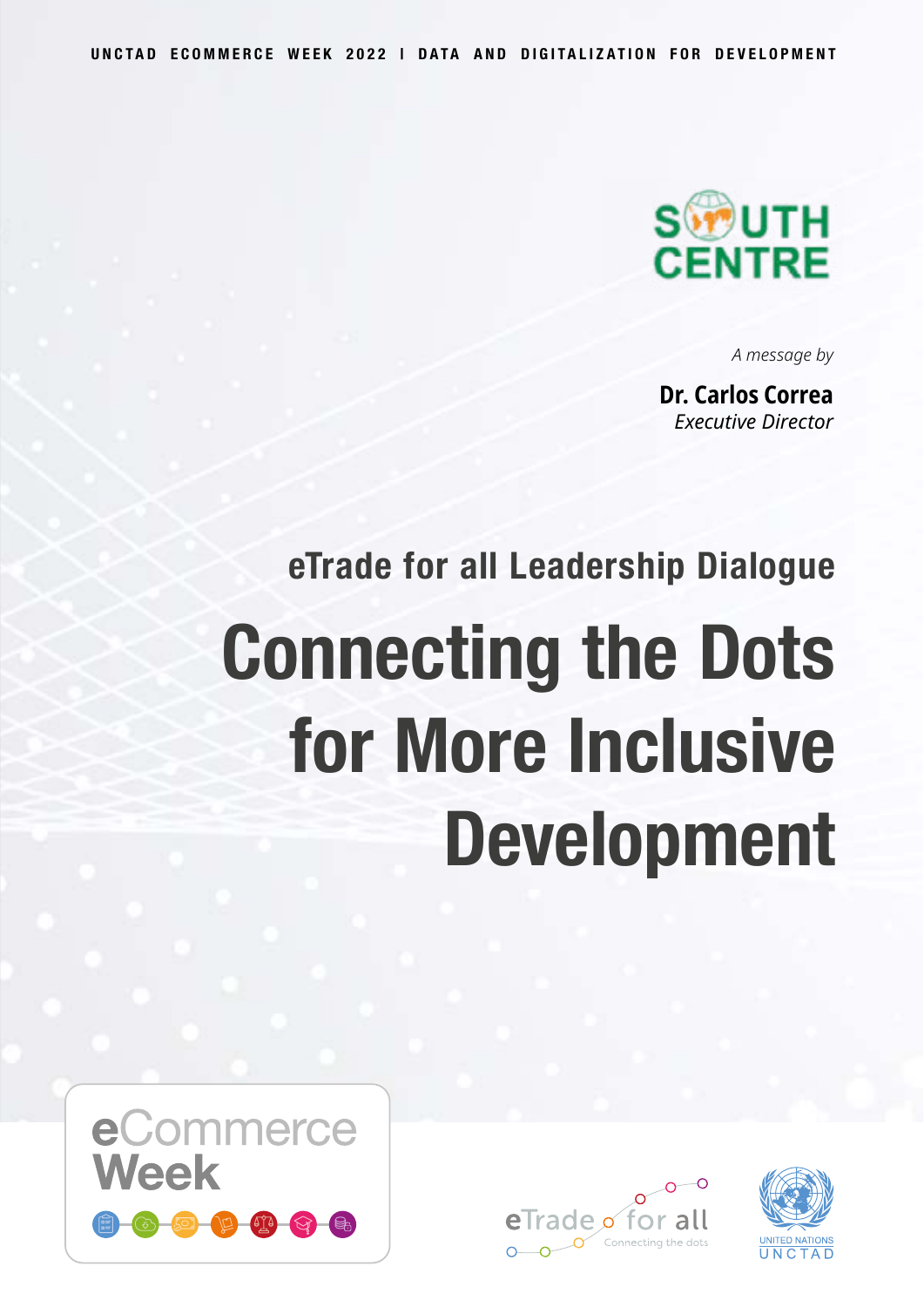## **Data for Development : How to legally characterize data?**

Radical technological changes have always challenged pre-existing legal frameworks as demonstrated, for instance, by the commercialization of computer software independently from hardware and the use of genetic information to develop biotechnological innovations in various areas such as health and agriculture. The emergence of big data is a new and outstanding example of such situations. With the growing digitalization of multiple activities, ranging from education and health to 'smart farming' and the supply of the most diverse goods, the production and storage of data has exploded. Individuals, businesses and governments are generating an immense amount of data and this will only continue to grow in the future. Yet, the legal characterization of data is still a matter of considerable divergencies and debate. Policy makers and scholars are still searching for legal approaches suitable to address the complex relationships among producers, processors, controllers and users of data.

There are major asymmetries in the capacity to produce, process, storage, use and transmit data. These asymmetries underpin one of the major North-South contemporary divides. One dimension of this divide is the market dominance of a few digital companies and the barriers their behavior erects against the emergence of new players. What kind of rights such companies, the individuals/consumers and potential competitors may exercise in relation to data and the tools necessary to access and use them, are key to address such asymmetries.

A taxonomy is necessary to address the legal dimensions of data and to design legal regimes suitable to different categories thereof. The principles on which a legal regime for data is to be based and what rights are conferred may have significant socio-economic impacts. What is needed is a regime that allows the collection, processing and use of data for development.

A legal regime on data should take into account the context in which such a regime would apply and how to ensure that it supports the achievement of development objectives, including job creation and diversification of the economies. Such a regime should also ensure the realization of human rights in the digital context through the recognition of fundamental rights such as a universal right to digital connectivity, the right to privacy and to digital self-determination, including the right not to be profiled, to get information about one's data and to keep personal data protected.

Copyright legislation and case law have generally made it clear, with some qualifications, that the protection conferred under that regime does not extend to data as such, but only to an original intellectual creations. However, the Agreement on Trade Related Aspects of Intellectual Property Rights (TRIPS Agreement) and some court decisions (e.g. relating to seismic data) have pointed to the availability of copyright protection for data. A careful delimitation of the scope of such protection is needed to avoid the creation of long lasting exclusive rights on data.